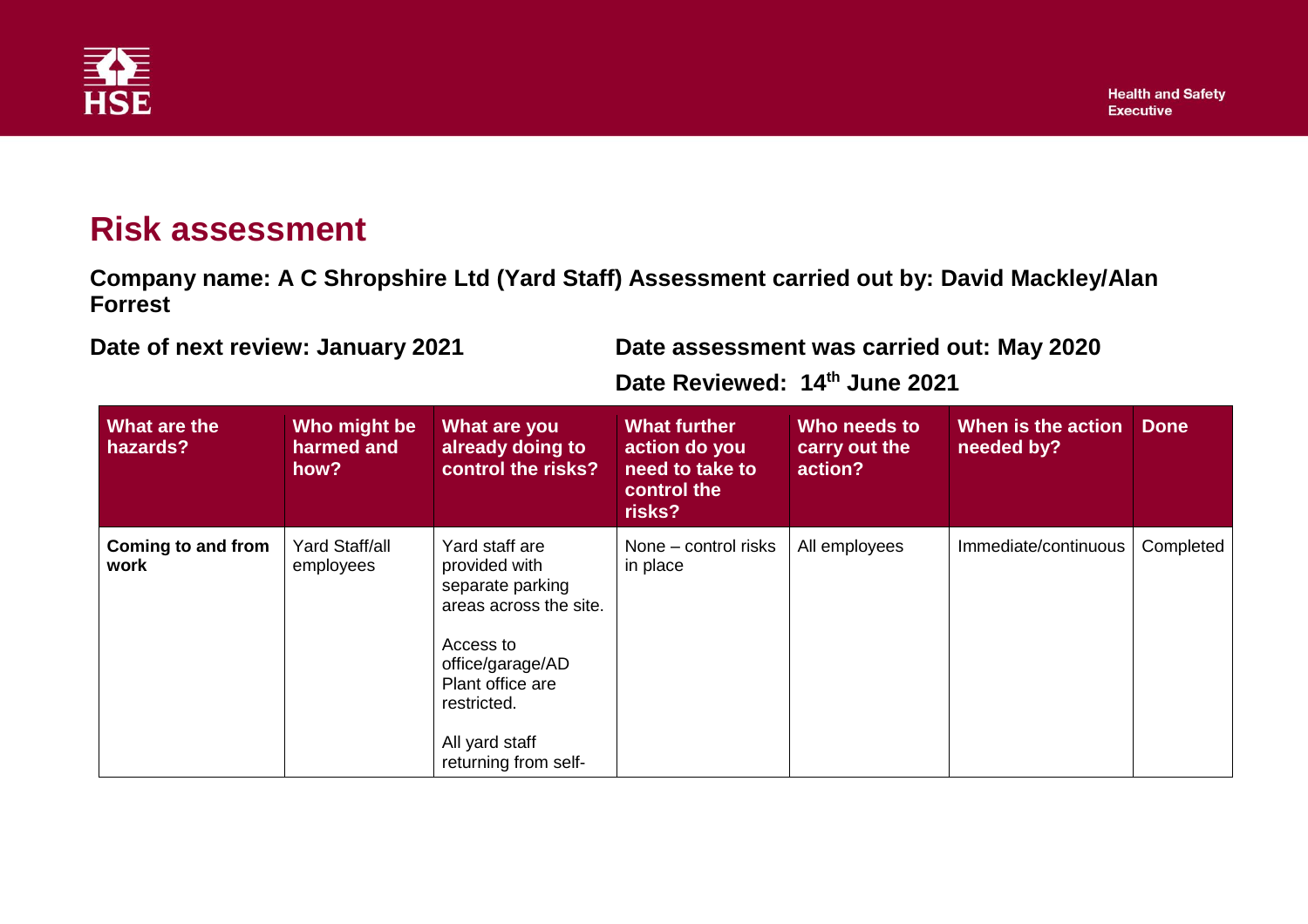

| What are the<br>hazards?                                    | Who might be<br>harmed and<br>how?                                             | What are you<br>already doing to<br>control the risks?                                                                                                                                                                                    | <b>What further</b><br>action do you<br>need to take to<br>control the<br>risks? | Who needs to<br>carry out the<br>action?                        | When is the action<br>needed by? | <b>Done</b> |
|-------------------------------------------------------------|--------------------------------------------------------------------------------|-------------------------------------------------------------------------------------------------------------------------------------------------------------------------------------------------------------------------------------------|----------------------------------------------------------------------------------|-----------------------------------------------------------------|----------------------------------|-------------|
|                                                             |                                                                                | isolation or holiday<br>must complete a<br>questionnaire prior to<br>them arriving at work.<br>Questionnaire is<br>done over the phone<br>to reduce contact<br>with isolated member<br>of staff and person<br>conducting<br>questionnaire |                                                                                  |                                                                 |                                  |             |
| <b>Moving/working</b><br>around Greens<br>Lodge Farm (base) | Yard staff/<br>Drivers/3 <sup>rd</sup> party<br>drivers/visitors/<br>employees | Access to<br>office/garage<br>restricted.<br>Weighbridge terminal<br>operated (when<br>possible not 24/7) by<br>office individual and<br>cleaned down after<br>use                                                                        | None - control risks<br>in place                                                 | Drivers/3 <sup>rd</sup> party<br>drivers/employees/<br>visitors | Immediate/continuous             | Completed   |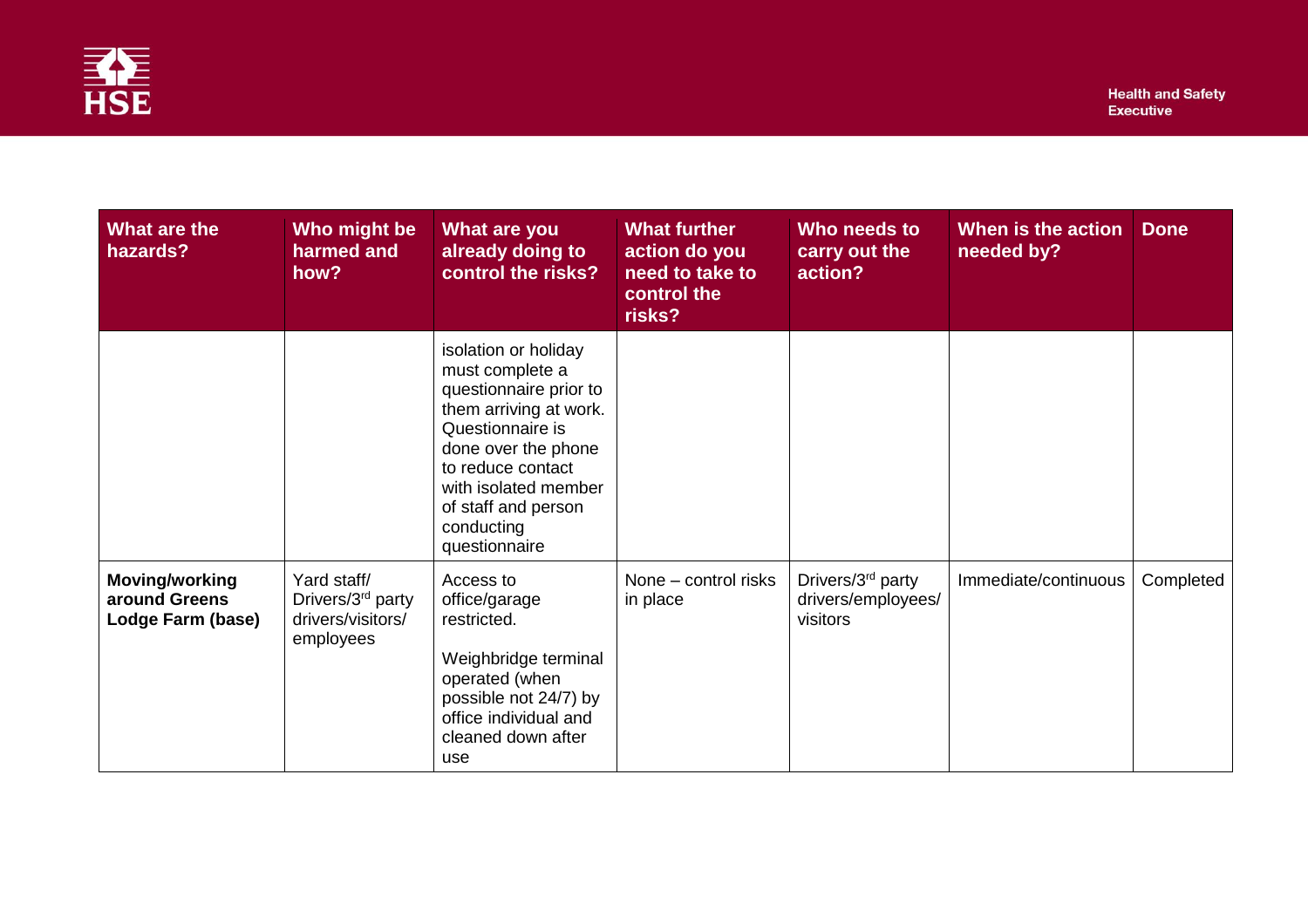

| What are the<br>hazards? | Who might be<br>harmed and<br>how? | What are you<br>already doing to<br>control the risks?                                                                                                                                                                                                                                                                                                                  | <b>What further</b><br>action do you<br>need to take to<br>control the<br>risks? | Who needs to<br>carry out the<br>action? | When is the action<br>needed by? | <b>Done</b> |
|--------------------------|------------------------------------|-------------------------------------------------------------------------------------------------------------------------------------------------------------------------------------------------------------------------------------------------------------------------------------------------------------------------------------------------------------------------|----------------------------------------------------------------------------------|------------------------------------------|----------------------------------|-------------|
|                          |                                    | Perspex screen<br>added to driver<br>service window to<br>protect driver and<br>person looking after<br>ACS driver or 3rd<br>party driver<br>If queue is created<br>drivers are<br>encouraged to<br>remain in the cab till<br>the first driver has<br>been processed. If<br>drivers are out of<br>cabs they are<br>encouraged to keep<br>their distance from<br>others. |                                                                                  |                                          |                                  |             |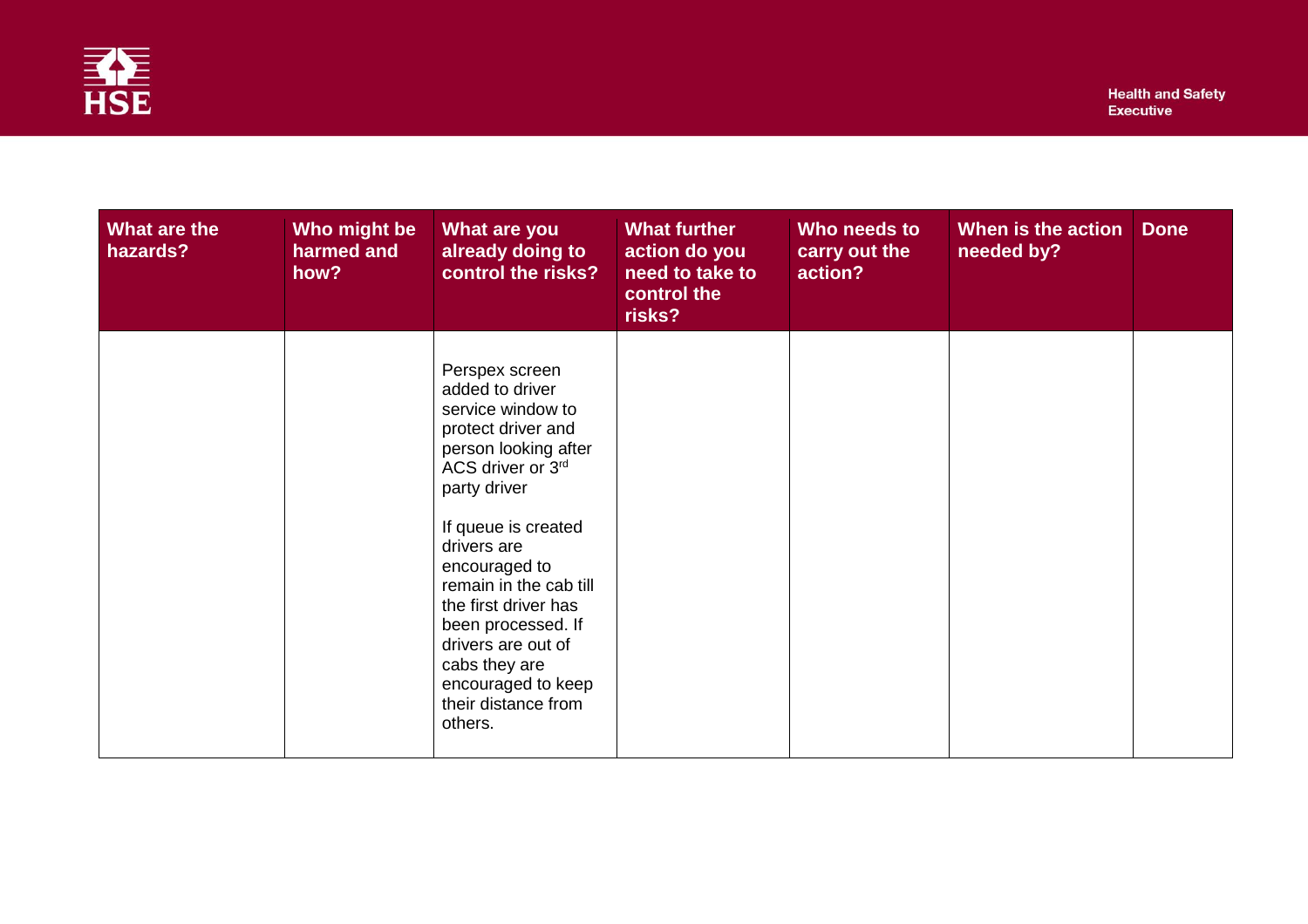

| What are the<br>hazards? | Who might be<br>harmed and<br>how? | What are you<br>already doing to<br>control the risks?                                                                                                                                                                                                                                                                                                                                                                                 | What further<br>action do you<br>need to take to<br>control the<br>risks? | Who needs to<br>carry out the<br>action? | When is the action<br>needed by? | <b>Done</b> |
|--------------------------|------------------------------------|----------------------------------------------------------------------------------------------------------------------------------------------------------------------------------------------------------------------------------------------------------------------------------------------------------------------------------------------------------------------------------------------------------------------------------------|---------------------------------------------------------------------------|------------------------------------------|----------------------------------|-------------|
|                          |                                    | Visitors are restricted<br>and by appointment<br>or vital operational<br>needs only. All<br>visiting drivers are<br>encouraged to stay in<br>cabs (where and<br>when possible)<br>Any plant/trucks used<br>by yard staff should<br>be cleaned down<br>before and after use.<br>Employee to<br>concentrate on<br>cleaning driver<br>handle, steering<br>wheel, gearstick and<br>handbrake<br>All fuel, ad blue,<br>lubricants, etc. are |                                                                           |                                          |                                  |             |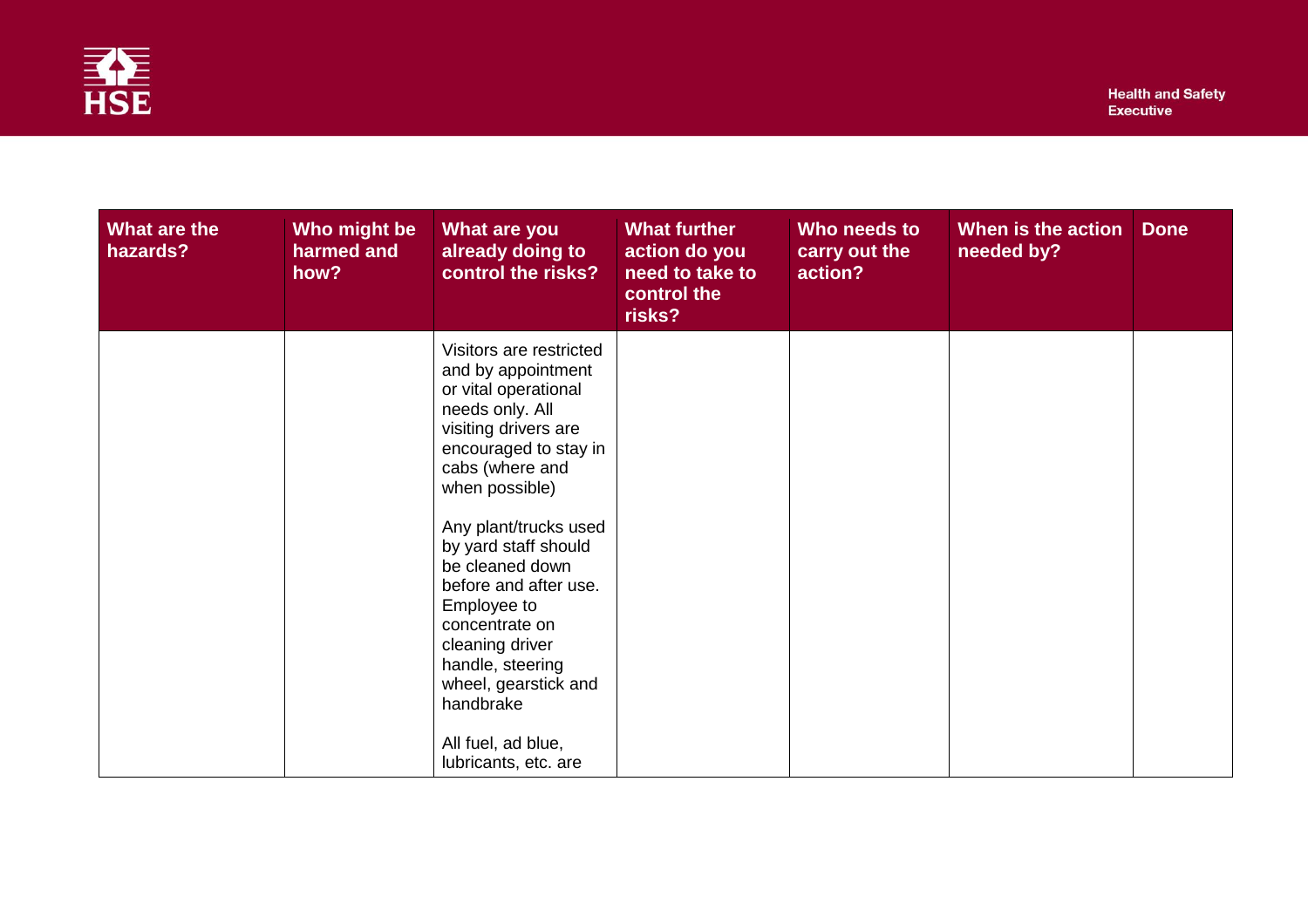

| What are the<br>hazards? | Who might be<br>harmed and<br>how? | What are you<br>already doing to<br>control the risks?                                       | <b>What further</b><br>action do you<br>need to take to<br>control the<br>risks? | Who needs to<br>carry out the<br>action? | When is the action<br>needed by? | <b>Done</b> |
|--------------------------|------------------------------------|----------------------------------------------------------------------------------------------|----------------------------------------------------------------------------------|------------------------------------------|----------------------------------|-------------|
|                          |                                    | available to Yard staff<br>at ACS. Gloves must<br>be used while using.<br>Yard staff to wear |                                                                                  |                                          |                                  |             |
|                          |                                    | provided gloves when<br>possible<br>Hand washing                                             |                                                                                  |                                          |                                  |             |
|                          |                                    | facilities available on<br>site. Frequent hand<br>washing is<br>encouraged                   |                                                                                  |                                          |                                  |             |
|                          |                                    | All yard staff are<br>encouraged to make<br>drinks for themselves                            |                                                                                  |                                          |                                  |             |
|                          |                                    | Canteen space is<br>limited and all yard<br>staff should observe<br>current social           |                                                                                  |                                          |                                  |             |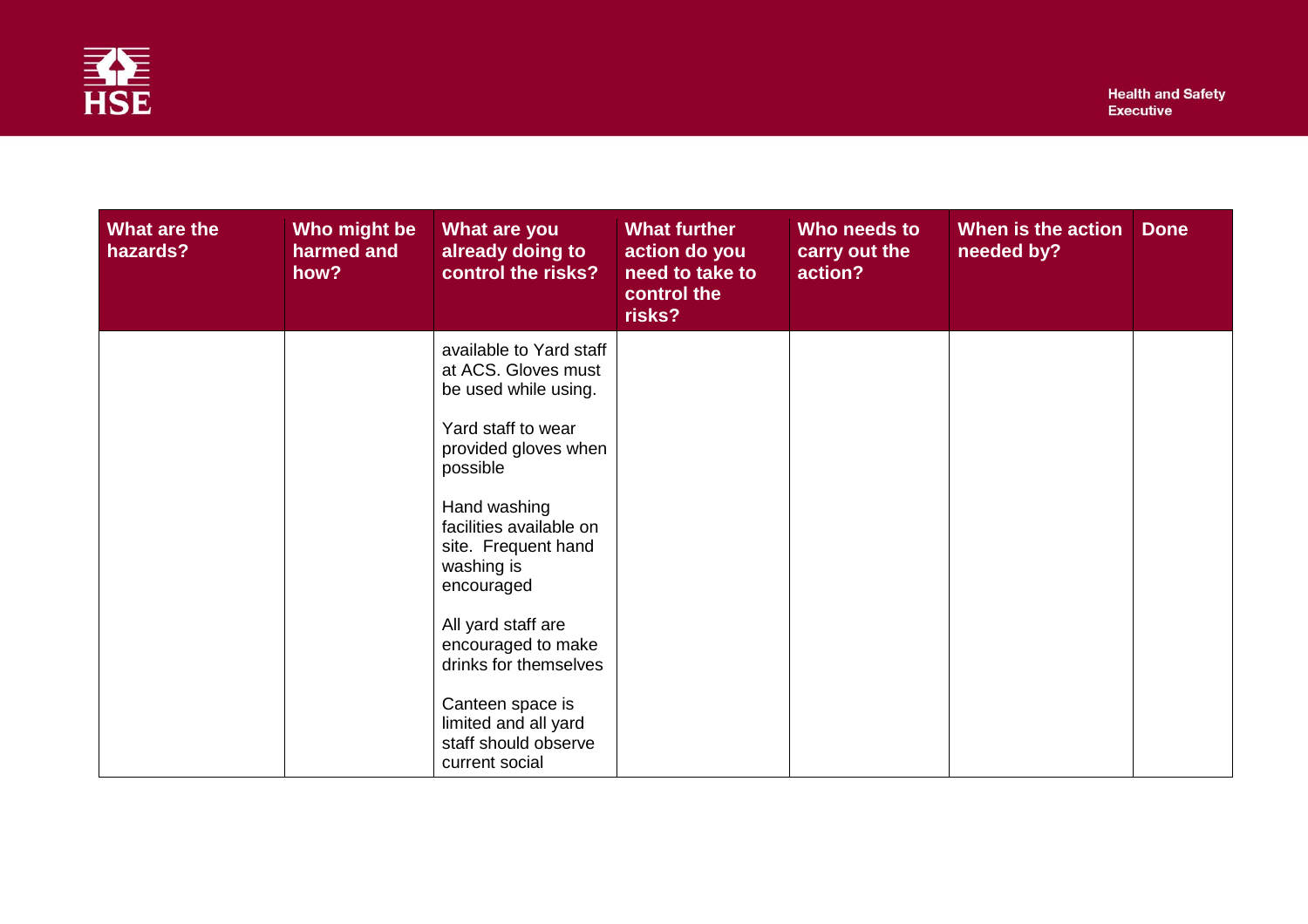

| What are the<br>hazards? | Who might be<br>harmed and<br>how? | What are you<br>already doing to<br>control the risks?                                                                                                                                                                                                                                        | <b>What further</b><br>action do you<br>need to take to<br>control the<br>risks? | Who needs to<br>carry out the<br>action?      | When is the action<br>needed by? | <b>Done</b> |
|--------------------------|------------------------------------|-----------------------------------------------------------------------------------------------------------------------------------------------------------------------------------------------------------------------------------------------------------------------------------------------|----------------------------------------------------------------------------------|-----------------------------------------------|----------------------------------|-------------|
|                          |                                    | distancing guidelines.<br>Any table used<br>should be cleaned<br>down before use.                                                                                                                                                                                                             |                                                                                  |                                               |                                  |             |
| Handwashing              | Yard staff/All<br>employees        | All towels have been<br>removed from rest<br>rooms and replaced<br>with disposable<br>tissues<br>Bars of soap or<br>squirty soap is<br>available to all<br>Bins are emptied<br>daily and contents<br>disposed of in<br>general waste<br>container<br>If member of the<br>team using said rest | Monitoring of<br>cleaning                                                        | Individual users -<br>reporting any<br>issues | Immediate/continuous             | Completed   |